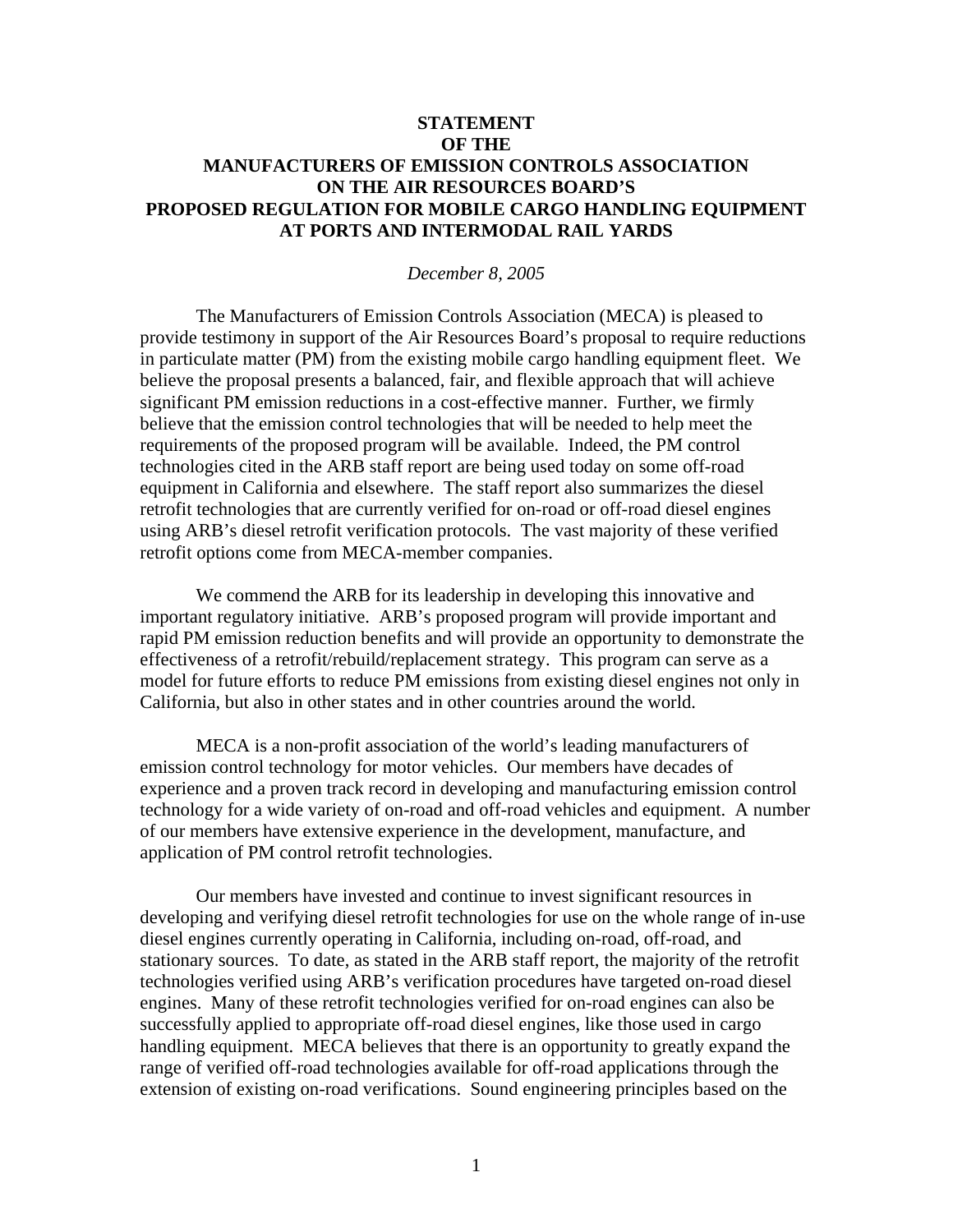knowledge of engine size, duty cycle, exhaust temperature history, and engine-out emission characteristics can all be used to define appropriate off-road applications for existing verified on-road retrofit technologies. This type of engineering analysis complemented in some cases with limited engine test data can streamline and accelerate the verification extension process without the need for expensive and time consuming testing associated with the full-scale, verification application process. MECA would like to work with ARB staff to define a streamlined verification extension process that would help deliver more verified options to the off-road sector, and expand the verified retrofit technology options available for cargo handling fleet operators to comply with the proposed ARB PM reduction regulations.

## **Technologies to Reduce Diesel PM Emissions**

The ARB Staff technical report provides a summary of the emission control technology options available to reduce PM emissions from existing on-road and off-road vehicles. MECA offers some additional comments in support of the Staff's conclusions regarding the technological feasibility of the proposed program.

*Diesel Particulate Filters –* Diesel particulate filters (DPFs) are commercially available today. Over 200,000 on-road heavy-duty vehicles worldwide have been equipped with DPFs – most in retrofit applications. In addition, over one million new passenger cars have been equipped with DPFs in Europe, and starting in 2007 every new heavy-duty on-road engine sold in the U.S. and Canada will be equipped with a highefficiency DPF. The operating and durability performance of DPFs has been very impressive. For example, a growing number of on-road DPF-equipped heavy-duty vehicles have been successfully operating for several 100,000 miles or more. In addition to the successful retrofit programs cited by the ARB staff, other examples of successful programs include urban transit agencies in many large U.S. and European cities, the New York City Department of Sanitation fleet, which has successfully retrofitted refuse trucks with filters, and thousands of school buses across the U.S. DPFs have also been successfully retrofitted in a limited number of off-road applications including applications on construction equipment, mining equipment, and cargo handling equipment used at the Port of Oakland.

High-efficiency DPF technology can reduce PM emissions by up to 90 percent or more, ultra-fine carbon particles by up to 99+ percent and, depending on the system design, toxic HC emissions by up to 80 percent or more. In general, verified DPF technologies require the use of ultra-low sulfur diesel fuel to achieve Level 3 PM reductions. Development work is underway to further enhance the performance of filter system designs. For example, work continues on developing and implementing additional filter regeneration strategies that will expand the applications for retrofitting DPFs. Also, development work on filter materials and designs to further enhance filter system durability and to further reduce backpressure is underway. Manufacturers are also developing DPF options that minimize  $NO<sub>2</sub>$  emissions in systems that make use of  $NO<sub>2</sub>$  for filter regeneration. New, improved DPF systems continue to enter the diesel engine OE and retrofit market.